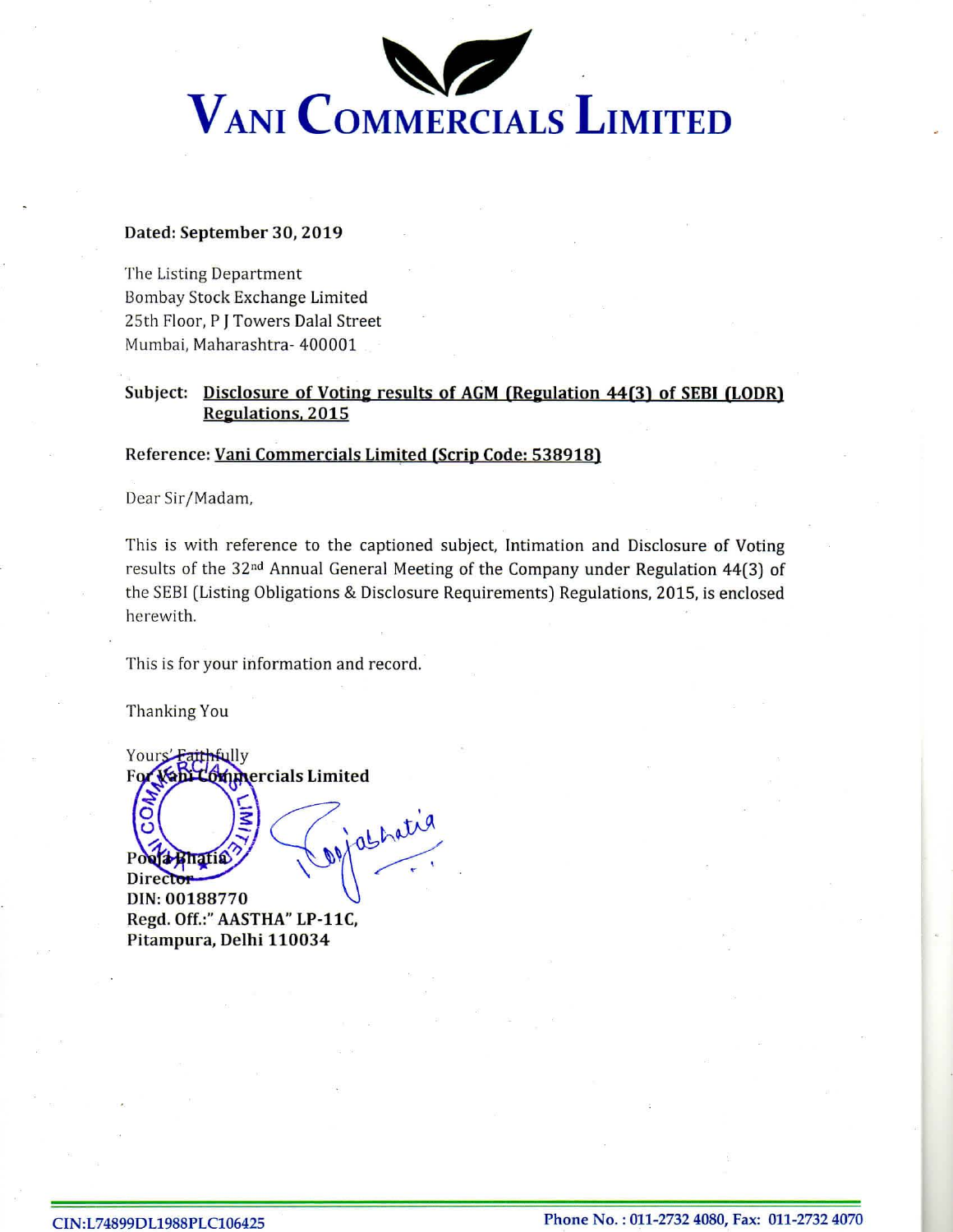| VANI COMMERCIALS LIMITED                                                      |                      |  |  |  |  |
|-------------------------------------------------------------------------------|----------------------|--|--|--|--|
| Date of Annual General Meeting                                                | 30th September, 2019 |  |  |  |  |
| Total number of shareholders as on 23rd September, 2019                       | 731                  |  |  |  |  |
| No. of shareholders present in the meeting either in person or through proxy: |                      |  |  |  |  |
| Attendance: In person-17; Proxy-20                                            |                      |  |  |  |  |
| Promoters and Promoter Group:                                                 |                      |  |  |  |  |
| Public:                                                                       | 35                   |  |  |  |  |
| No. of Shareholders attended the meeting through video conferencing:          |                      |  |  |  |  |
| Promoters and Promoter Group:                                                 | N.A.                 |  |  |  |  |
| Public:                                                                       | N.A.                 |  |  |  |  |
|                                                                               |                      |  |  |  |  |

The mode of voting for all the resolutions was done through remote e-voting/ Physical Polling at the AGM

| <b>AGENDA-WISE DISCLOSURE</b>                          |                             |                                 |                                  |                                                                                                                                                              |                             |                             |                                            |                                          |  |  |
|--------------------------------------------------------|-----------------------------|---------------------------------|----------------------------------|--------------------------------------------------------------------------------------------------------------------------------------------------------------|-----------------------------|-----------------------------|--------------------------------------------|------------------------------------------|--|--|
| <b>Resolution No. 1</b>                                |                             |                                 |                                  | Approval and adoption of Audited Financial Statements and Reports thereon for the<br>Financial Year ended 31 <sup>st</sup> March, 2019 (Ordinary Resolution) |                             |                             |                                            |                                          |  |  |
| Whether the promoter/ promoter group are interested in |                             |                                 |                                  |                                                                                                                                                              | <b>No</b>                   |                             |                                            |                                          |  |  |
| the Agenda/Resolution                                  |                             |                                 |                                  |                                                                                                                                                              |                             |                             |                                            |                                          |  |  |
| Category                                               | Mode<br>of<br><b>Voting</b> | No. of<br><b>Shares</b><br>held | No. of<br><b>Votes</b><br>polled | % of Votes<br>Polled on<br>outstanding<br>shares                                                                                                             | No of<br>Votes-in<br>favour | No. of<br>Votes-<br>against | % of Votes in<br>favour on<br>votes polled | % of Votes<br>against on<br>votes polled |  |  |
|                                                        |                             | (1)                             | (2)                              | $(3) =$<br>$[(2)/(1)]$ *100                                                                                                                                  | (4)                         | (5)                         | $(6) =$<br>$[(4)/(2)]$ * 100               | $(7) =$<br>$[(5)/(2)]^{*}100$            |  |  |
| Promoter<br>and                                        | $E-$<br>voting              | 235100                          | 166200                           | 70.69                                                                                                                                                        | 166200                      | ٠                           | 100                                        |                                          |  |  |
| Promoter                                               | Poll                        |                                 |                                  |                                                                                                                                                              |                             | $\blacksquare$              |                                            |                                          |  |  |
| Group                                                  | Total                       |                                 | 166200                           | 70.69                                                                                                                                                        | 166200                      |                             | 100                                        | ٠                                        |  |  |
| Public-<br>Institutions                                | $E -$<br>voting             |                                 |                                  | $\sim$                                                                                                                                                       |                             |                             |                                            |                                          |  |  |
|                                                        | Poll                        |                                 | $\ddot{}$                        | ¥                                                                                                                                                            | ٠                           | ¥.                          | $\blacksquare$                             | ۰                                        |  |  |
|                                                        | Total                       |                                 | $\overline{\phantom{a}}$         | $\blacksquare$                                                                                                                                               |                             | $\blacksquare$              | $\blacksquare$                             | $\overline{\phantom{a}}$                 |  |  |
| Public-<br>non-                                        | $E -$<br>voting             | 3884700                         | 418751                           | 10.78                                                                                                                                                        | 418751                      | $\frac{1}{2}$               |                                            | ٠                                        |  |  |
| Institutions                                           | Poll                        |                                 | 1727927                          | .44.48                                                                                                                                                       | 1727927                     | ÷                           | 100                                        | ٠                                        |  |  |
|                                                        | Total                       |                                 | 2146678                          | 55.26                                                                                                                                                        | 2146678                     | $\overline{\phantom{a}}$    | 100                                        | $\blacksquare$                           |  |  |
|                                                        |                             | 4119800                         | 2312878                          | 56.14                                                                                                                                                        | 2312878                     |                             | 100                                        |                                          |  |  |

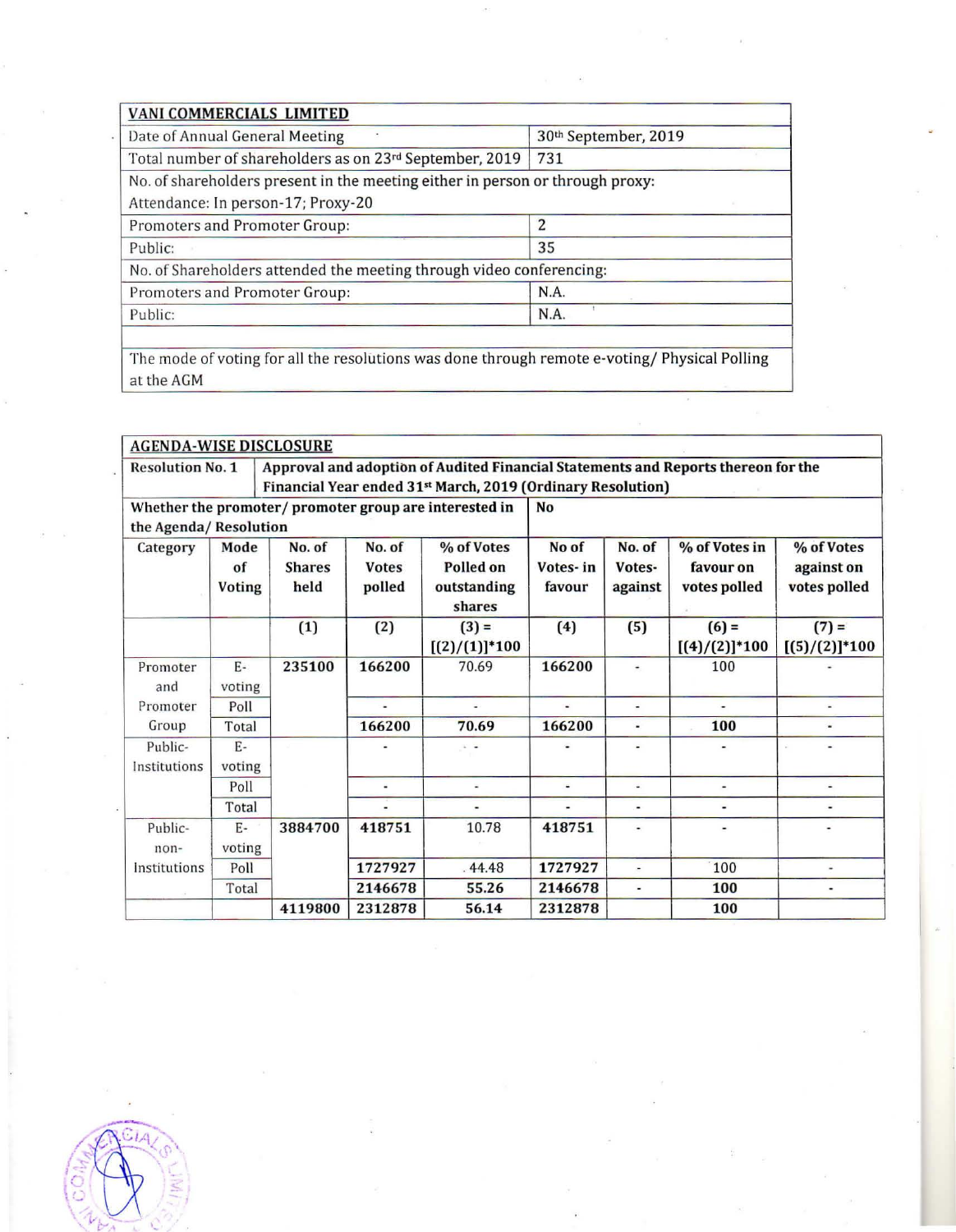| <b>Resolution No. 2:</b>                                                        |                             | (Ordinary Resolution)           |                                  |                                                  |                             | Re-appointment of Ms. Pooja Bhatia (DIN: 00188770), Director retiring by rotation |                                            |                                          |  |  |
|---------------------------------------------------------------------------------|-----------------------------|---------------------------------|----------------------------------|--------------------------------------------------|-----------------------------|-----------------------------------------------------------------------------------|--------------------------------------------|------------------------------------------|--|--|
| Whether the promoter/ promoter group are interested in<br>the Agenda/Resolution |                             |                                 |                                  |                                                  | <b>Yes</b>                  |                                                                                   |                                            |                                          |  |  |
| Category                                                                        | Mode<br>of<br><b>Voting</b> | No. of<br><b>Shares</b><br>held | No. of<br><b>Votes</b><br>polled | % of Votes<br>Polled on<br>outstanding<br>shares | No of<br>Votes-in<br>favour | No. of<br>Votes-<br>against                                                       | % of Votes in<br>favour on<br>votes polled | % of Votes<br>against on<br>votes polled |  |  |
|                                                                                 |                             | (1)                             | (2)                              | $(3) =$<br>$[(2)/(1)]^{*}100$                    | (4)                         | (5)                                                                               | $(6) =$<br>$[(4)/(2)]^{*}100$              | $(7) =$<br>$[(5)/(2)]$ *100              |  |  |
| Promoter<br>and                                                                 | $E-$<br>voting              | 235100                          | 147200#                          | 62.61                                            | 147200                      |                                                                                   | 100                                        |                                          |  |  |
| Promoter                                                                        | Poll                        |                                 |                                  | u,                                               | ٠                           | $\omega$                                                                          | $\blacksquare$                             | $\blacksquare$                           |  |  |
| Group                                                                           | Total                       |                                 | 147200                           | 62.61                                            | 147200                      |                                                                                   | 100                                        | ۰                                        |  |  |
| Public-<br>Institutions                                                         | $E -$<br>voting             |                                 |                                  |                                                  |                             | $\overline{\phantom{a}}$                                                          |                                            |                                          |  |  |
|                                                                                 | Poll                        |                                 |                                  | ¥,                                               | ٠                           | ٠                                                                                 | u,                                         | ω                                        |  |  |
|                                                                                 | Total                       |                                 |                                  | $\overline{\phantom{0}}$                         |                             | $\overline{\phantom{a}}$                                                          |                                            | ۰                                        |  |  |
| Public-<br>non-                                                                 | $E-$<br>voting              | 3884700                         | 418751                           | 10.78                                            | 418751                      | ٠                                                                                 | 100                                        | ٠                                        |  |  |
| Institutions                                                                    | Poll                        |                                 | 1727927                          | 44.48                                            | 1727927                     | $\overline{\phantom{a}}$                                                          | 100                                        | i.                                       |  |  |
|                                                                                 | Total                       |                                 | 2146678                          | 55.26                                            | 2146678                     |                                                                                   | 100                                        | $\overline{\phantom{0}}$                 |  |  |
|                                                                                 | Total                       | 4119800                         | 2293878                          | 55.68                                            | 2293878                     | ۰                                                                                 | 100                                        |                                          |  |  |

*#19000 shares polled by relatives of Ms. Pooja Bhatia (being interested in the matter) are considered invalid thus not taken into account* 

| <b>AGENDA-WISE DISCLOSURE</b>           |                                                       |                                 |                                  |                                                  |                             |                                                                                     |                                            |                                          |
|-----------------------------------------|-------------------------------------------------------|---------------------------------|----------------------------------|--------------------------------------------------|-----------------------------|-------------------------------------------------------------------------------------|--------------------------------------------|------------------------------------------|
| <b>Resolution No. 3:</b>                |                                                       | Resolution)                     |                                  |                                                  |                             | Appointment of Mr. Sunkulp Sagar (DIN: 01555972), as Independent Director (Ordinary |                                            |                                          |
|                                         | Whether the promoter/promoter group are interested in |                                 | No                               |                                                  |                             |                                                                                     |                                            |                                          |
| the Agenda/Resolution                   |                                                       |                                 |                                  |                                                  |                             |                                                                                     |                                            |                                          |
| Mode<br>Category<br>of<br><b>Voting</b> |                                                       | No. of<br><b>Shares</b><br>held | No. of<br><b>Votes</b><br>polled | % of Votes<br>Polled on<br>outstanding<br>shares | No of<br>Votes-in<br>favour | No. of<br>Votes-<br>against                                                         | % of Votes in<br>favour on<br>votes polled | % of Votes<br>against on<br>votes polled |
|                                         |                                                       | (1)                             | (2)                              | $(3) =$<br>$[(2)/(1)]$ *100                      | (4)                         | (5)                                                                                 | $(6) =$<br>$[(4)/(2)]^{*}100$              | $(7) =$<br>$[(5)/(2)]^{*}100$            |
| Promoter<br>and                         | $F -$<br>voting                                       | 235100                          | 166200                           | 70.69                                            | 166200                      | $\overline{\phantom{a}}$                                                            | 100                                        |                                          |
| Promoter                                | Poll                                                  |                                 | ۷                                |                                                  |                             | $\overline{\phantom{a}}$                                                            | $\cdot$ =                                  |                                          |
| Group                                   | Total                                                 |                                 | 166200                           | 70.69                                            | 166200                      | ۰                                                                                   | 100                                        |                                          |
| Public-<br>Institutions                 | $E-$<br>voting                                        |                                 |                                  |                                                  |                             |                                                                                     |                                            |                                          |
|                                         | Poll                                                  |                                 | ۰                                | $\overline{\phantom{a}}$                         | ¥                           | ۰.                                                                                  | á.                                         |                                          |
|                                         | Total                                                 |                                 |                                  | $\blacksquare$                                   |                             | $\sim$                                                                              |                                            |                                          |